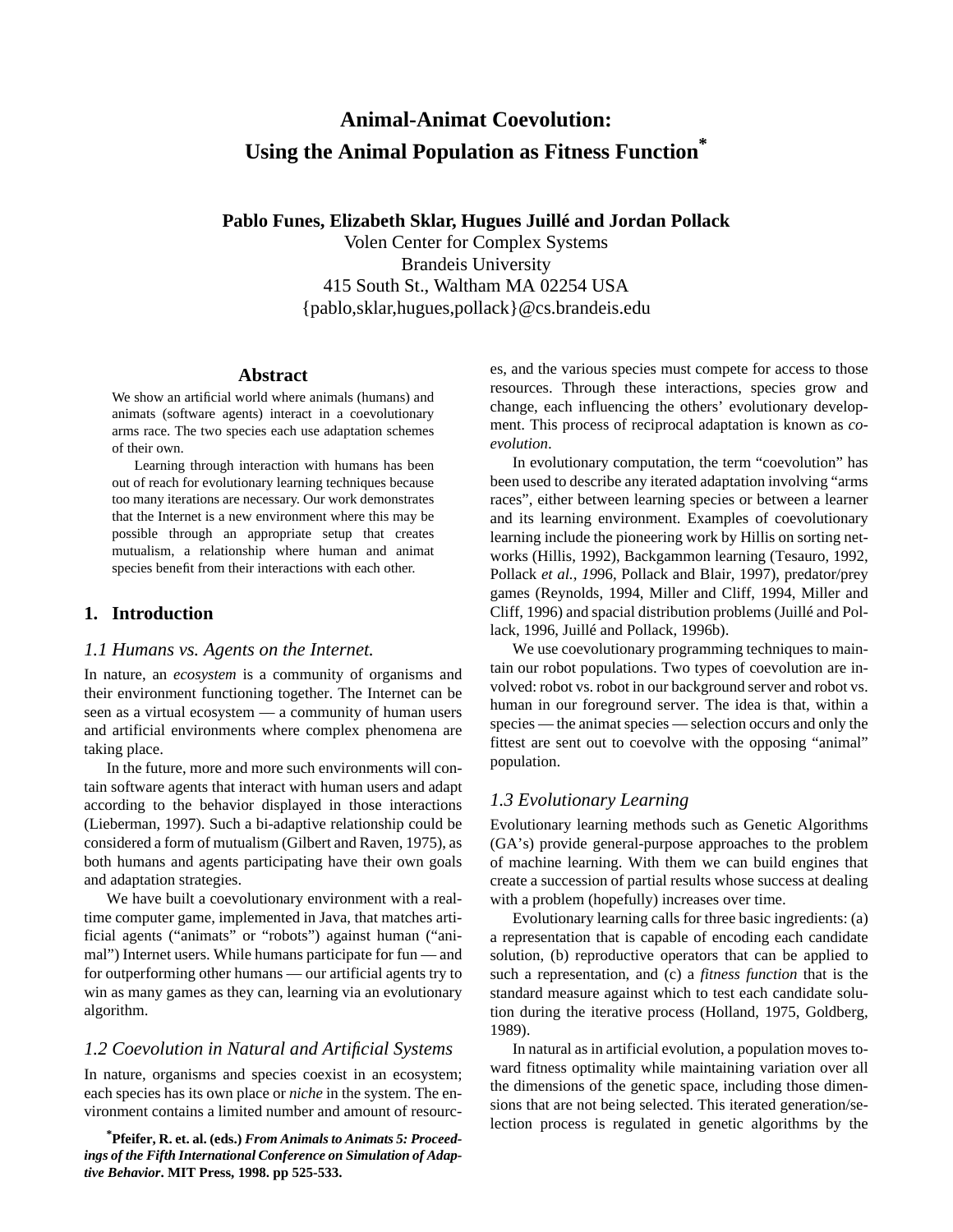fitness function, which must be applied to each single individual as it is produced.

## *1.4 Too Many Fitness Evaluations*

The need to evaluate the fitness of a large number of individuals is a critical factor that restricts the range of application of GA's. In many domains, a computer can do these evaluations very fast; but in others, the time spent by this process may render the GA solution impractical. Examples of the latter case include a computer playing a game with people and trying to learn from experience or a robot attempting to complete a task in the physical world.

Robots that are reliable enough can run repeated trials of the same experiment over a long time in order to learn using evolutionary computation techniques. Floreano and Mondada (Floreano and Mondada, 1994, 1996) run their robots for several days in order to evolve controllers for basic tasks. Most evolutionary roboticists have preferred to rely on computer simulations to provide them with faster evaluations, but the crafting of appropriate simulations is also very difficult (Mataric and Cliff, 1996).

## *1.5 Using Humans for Fitness*

Evolution of interactive adaptive software faces similar difficulties. On the one hand, it is nearly impossible to design a fitness function whose virtual environment will prepare it for meeting the enormous variation of human responses. On the other hand, if users themselves are asked to provide fitness evaluations, then hundreds of trials will be necessary and the process will take a long time. Humans — unlike robots — get tired of repetitive tasks. Humans act irregularly; they may react differently each time when faced with the same situation more than once. If users provide fitness evaluations, adaptive software would need to be able to filter out such sources of "noise" provided naturally by human users.

Our theory is that the Internet, with millions of human users, could be fertile ground for the evolution of interactive adaptive software. Instead of relying on a few selected testers, the whole community of users together constitutes a viable gauge of fitness for an evolutionary algorithm that is searching to optimize its behavior.

# *1.6 The problem of generalization*

Given that it is an arduous task to evaluate fitness for multitudes of individuals, one might ask: is it possible to limit the search to just a few? The problem of lack of generalization or lack of transfer to a more general environment defeats this idea. The fact that an algorithm performs well in a certain group of test cases does not usually mean that it will generalize to a wider range of situations.

Neural networks are thought to have generalization capabilities (Wolpert, 1990, Darwen, 1996), successfully inducing, for example, a good backgammon player from a set of suggested moves (Tesauro, 1989). Supporters of the Genetic Programming (GP) paradigm (Koza, 1992) suggest that this may be the case for GP as well (Rosca, 1996). (Juillé and Pollack, 1996b) argues that the dynamics of coevolutionary fitness help to get "perspicacious" solutions to a problem of recognizing 194 points arranged in a spiral pattern. The GP function they obtain indeed defines two roughly spiral surfaces that continue outside the boundary of the original test points.

# *1.7 Learning game playing*

Game playing is one of the traditional domains of AI research. Ever since Samuel's early experiments with checkers (Samuel, 1959), we have hoped that the computer would be able to make good use of experience, improving its skills by learning from its mistakes and successes.

In his work with the game of backgammon, Tesauro began collecting samples from human games to provide a fitness measure for training neural networks (Tesauro, 1989). Later, he abandoned this methodology and used introspective *self-play* (Tesauro, 1995). Of the earlier approach, he argued that "building human expertise into an evaluation function [...] has been found to be an extraordinarily difficult undertaking" (p. 59).

Learning to play a game by self-play involves a problem of transfer as well. The fitness landscape (even in the coevolutionary case, where the "landscape" is redefined in every generation) might be an insufficient sample of the larger problem defined by the whole game and the way humans approach it. While learning backgammon (Tesauro, 1995, Pollack *et al., 19*96) is a success for coevolution, the same approach has failed in most other cases.

Real-time, interactive games (e.g. video games) have distinctive features that differentiate them from the better known board games. (Koza, 1992) and others (Rosca, 1996) evolved players for the game of Pacman. There has been important research in pursuer-evader games (Reynolds, 1994, Miller and Cliff, 1994, 1996) as well as contests in simulated physics environments (Sims, 1994). But these games do not have human participants, as their environments are either provided by the game itself, or emerge from coevolutionary interactions inside a population of agents.

## *1.8 A space where agents can thrive and evolve*

In this paper, we propose that learning complex behaviors can be achieved in a coevolutionary environment where one population consists of the human users of an interactive software tool and the "opposing" population is artificial, generated by a coevolutionary learning engine. A niche must be created in order for the arms race phenomenon to take place, requiring that:

- 1. A sufficiently large number of potential human users must participate.
- 2. The artificial population must provide a useful environment for the human users, even when — in the early stages — many instances perform poorly.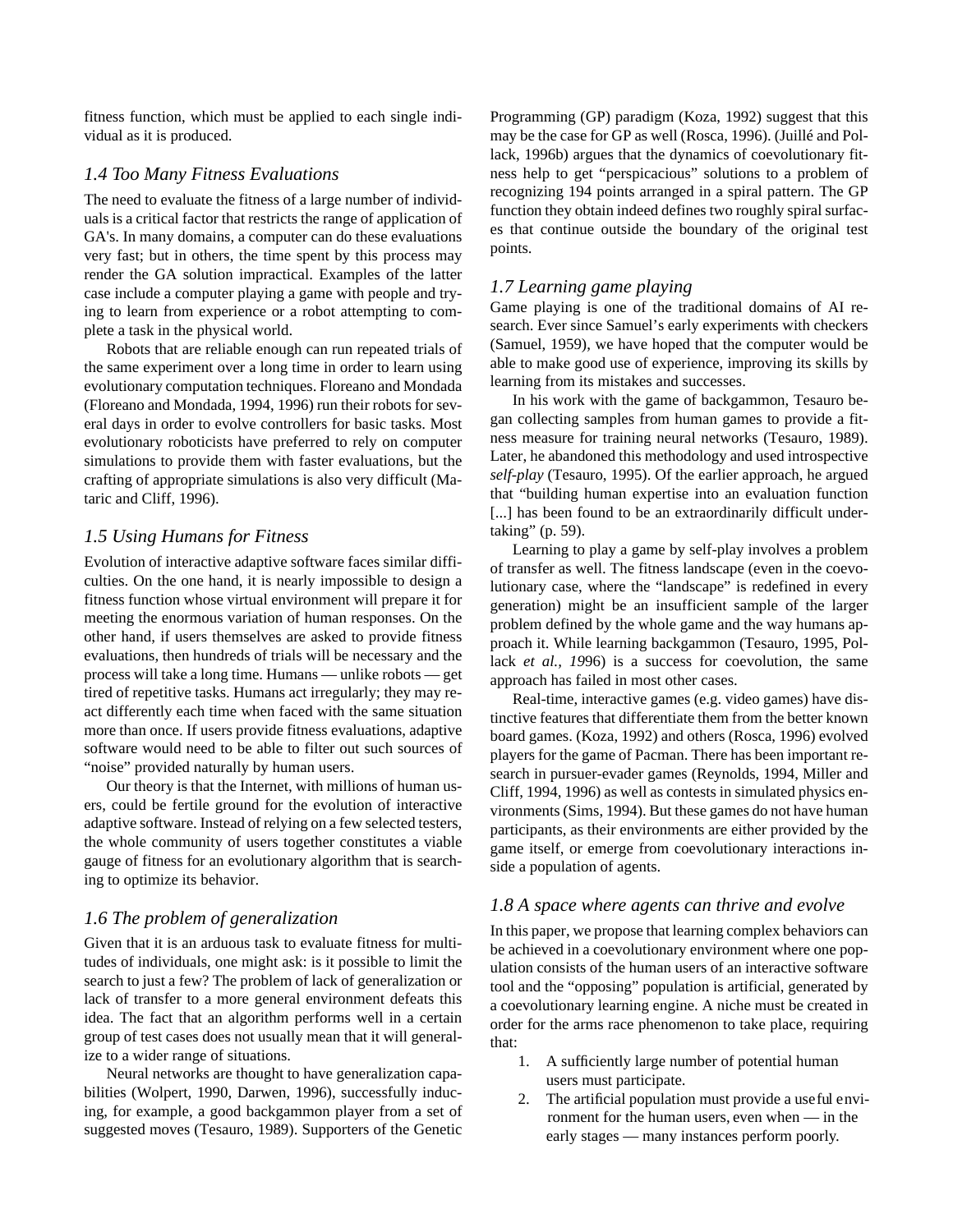3. A (crude) estimation of the artificial population's performance must be measurable from its interaction with the human users.

As a prototype, we have created an experimental learning environment on the Internet for the game called **Tron**, meeting the requirements mentioned above. First, the game is played in a Java applet window on our web site. We know that there is considerable interest in Java-based games in the Internet community, so advertising our site in some Java games lists should attract visitors. Second, our earlier experiments with Tron have shown us that, by self-play, we can produce players that are not entirely uninteresting when faced by humans. And third, each round of Tron results in a performance measure: a win, a loss or (rarely) a tie.

This means that a form of mutualism is necessary in order for an experiment such as we are proposing to be successful. Both human users and learning agents must have their own reasons and rewards for interacting. Both being adaptive species, this relationship between software agents and human users implies coadaptation of both species.

From the point of view of the learning agent species, the human environment is very noisy and adapts very fast. The evolutionary process finds its way through this noise as the better agents are being selected, slowly but surely. The motivations in this case are very simple, as rewards come from the fitness function we programmed.

People have reasons for participating that are much more complex. Fun, curiosity, competition against an unfamiliar intelligence, and competition against each other to appear in the 'ranking' page are among them. The evolutionary properties of the animat population create a changing artificial environment that makes people come back searching for a renewed challenge.



Figure 1. Still from the movie *Tron*

# **2. Tron**

Tron, a 1982 movie from Walt Disney Studios, shows a game in a virtual world where two futuristic motorcycles run at constant speeds, making only right angle turns and leaving solid wall trails behind them. As the game advances, the arena fills with walls and eventually one opponent dies by crashing into a wall. This popular game has been implemented on all kinds of computers with varying rules and configurations.

We have built a version of Tron using a Java applet and released it on the Internet. In our interpretation, the motorcycles are abstracted and represented only by their trails. Two players (one human, one animat) start in the middle region of the screen, moving in the same direction (fig. 2). The edges of the arena are not considered "walls"; players move past them and reappear on the opposite side, thus creating a "wraparound", or toroidal, game arena. The size of our arena is 256×256 pixels.



Figure 2. The Tron game arena. Both players need to avoid walls. The edges are "wrap around".



Figure 3. A Tron robot has eight sensory inputs.

Our robots, provided with simple "sensors", perceive the world in eight directions. Each sensor evaluates the distance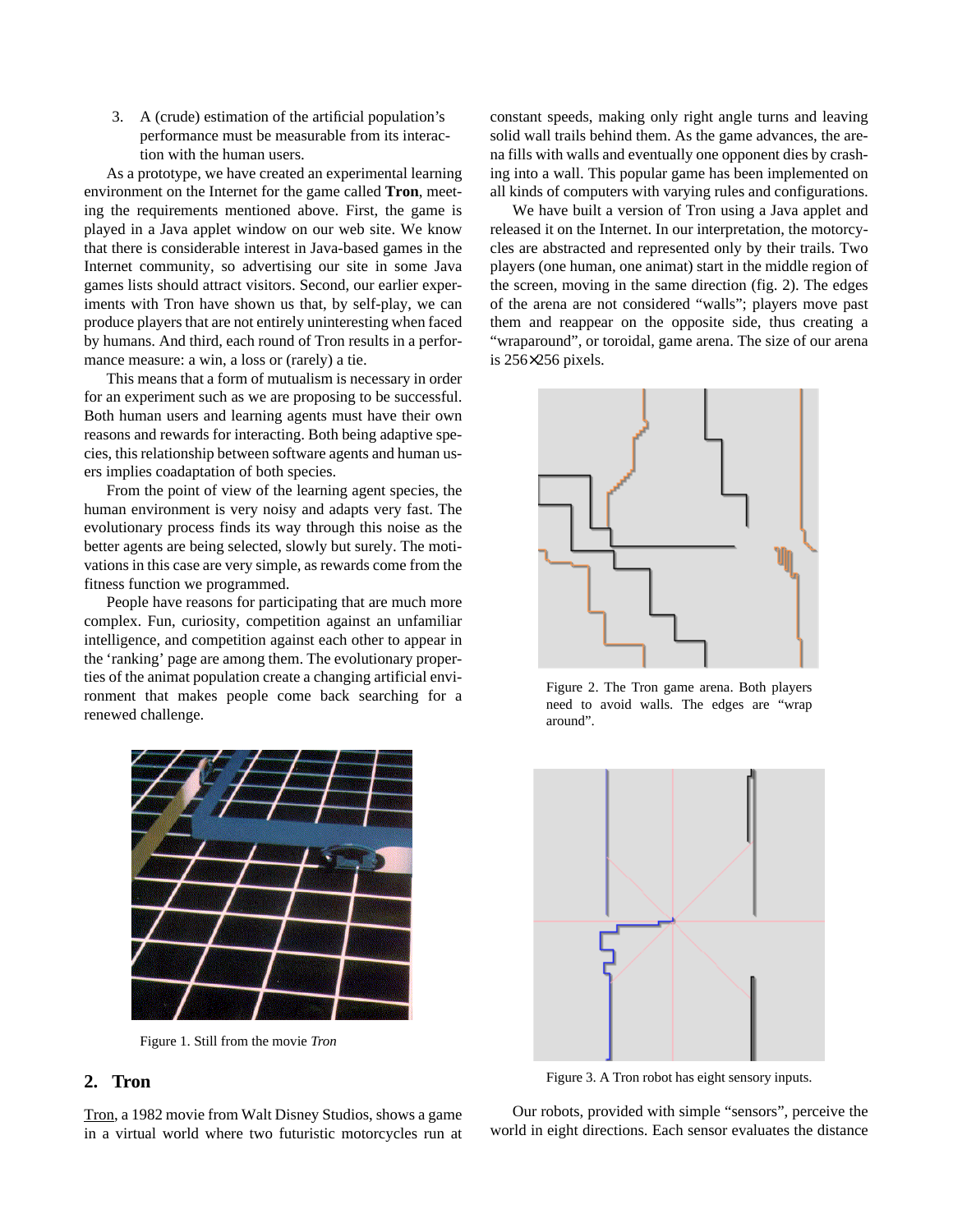in pixels from the current position to the nearest obstacle in these directions: Front, Back, Left, Right, FrontLeft, Front-Right, BackLeft and BackRight (fig. 3). Every sensor returns a maximum value of 1 for an immediate obstacle (i.e. a wall in an adjacent pixel), a lower number for an obstacle further away, and 0 when there are no walls in sight.

In earlier exploratory experiments (Funes, 1996), we used a Genetic Algorithm (GA) to learn the weights of a perceptron network that played Tron. It became evident that while this simple architecture is capable of coding players that could perform interestingly when facing human opponents, such "good" weights were difficult to find in evolutionary or coevolutionary scenarios. *Collusion* (Pollack and Blair, 1997) was likely to appear in most evolutionary runs in the form of "live and let live" strategies such as that shown in Figure 4.



Figure 4. "Live and let live": Two artificial Tron players make tight spirals in order to stay as far from the opponent as possible. This form of collusion is a frequent suboptimal equilibrium that prohibits artificial learning through self-play.

## *2.1 System Overview*

In our present work, we are using Genetic Programming (GP) (Koza, 1992) as a means for coding artificial Tron players. The set of terminals is {**\_A**,**\_B**,..., **\_H** (the eight sensors) and  $\Re$  (random constants between 0 and 1)}. The functions are {**+**, **-**, **\*** (arithmetic operations),**%** (safe division), **IFLTE** (if  $a \leq b$  then-else), **RIGHT** (turn right) and **LEFT** (turn left) }. A maximum depth of 7 and a maximum length of 512 limit the valid s-expressions. A robot reads its sensors and evaluates its s-expression every three steps during a game. If a **RIGHT** or **LEFT** function is output, the robot makes the corresponding turn; otherwise, it will keep going straight.

We have written a Java applet and launched our game on the Internet. The architecture of the system takes advantage of Java's ability to run a "client" on the user's local machine and a "server" on our host (Web server) machine. As shown in Figure 5, the Java Applet runs on the user's local machine; the Foreground and Background servers execute on our machine.

The Tron applet receives a GP s-expression (from our server), representing a Tron-playing strategy. The applet runs, playing one game with the human user, until a crash occurs. When the game ends, the applet opens a connection to our server, reports the results of the game and receives a new s-expression for the next game. This cycle continues until the human decides to quit playing.

We use a two layer server architecture to maintain two separate Tron-playing artificial populations simultaneously, as illustrated in Figure 5. The Foreground Server plays games with humans, while the Background Server engages in selfplay to create brand new artificial players that will be incorporated into the foreground population when the foreground process is ready for a new generation.



Figure 5. Scheme of information flow

The interaction between robots and humans occurs at a relatively slow pace: only a few hundred games may happen every day. An evolving population idles, waiting while these games are accumulated, until there is enough information to evaluate its individuals. The role of the background process is to replace the usual reproduction stage, exploiting all this idle time to produce the best robot players that self-play can give us. Instead of raw crossover and mutations, the new individuals of the population will have been trained and filtered through self-play.

## *2.2 Foreground Server*

The foreground portion of the Tron system controls the interplay between robots and humans. It maintains a population of 100. Every time a player requests a new game, the server supplies one of these robots at random. When a user finishes a game, the foreground process saves the outcome in its database.

A generation in the foreground process lasts until all 100 agents have played a minimum number of games. The new agents that are playing for the first time in the current generation play a minimum of 10 games, while the "veterans" that have survived from previous generations play only 5 games. When all agents have completed their minimum number of games, the generation is finished and the next generation is started.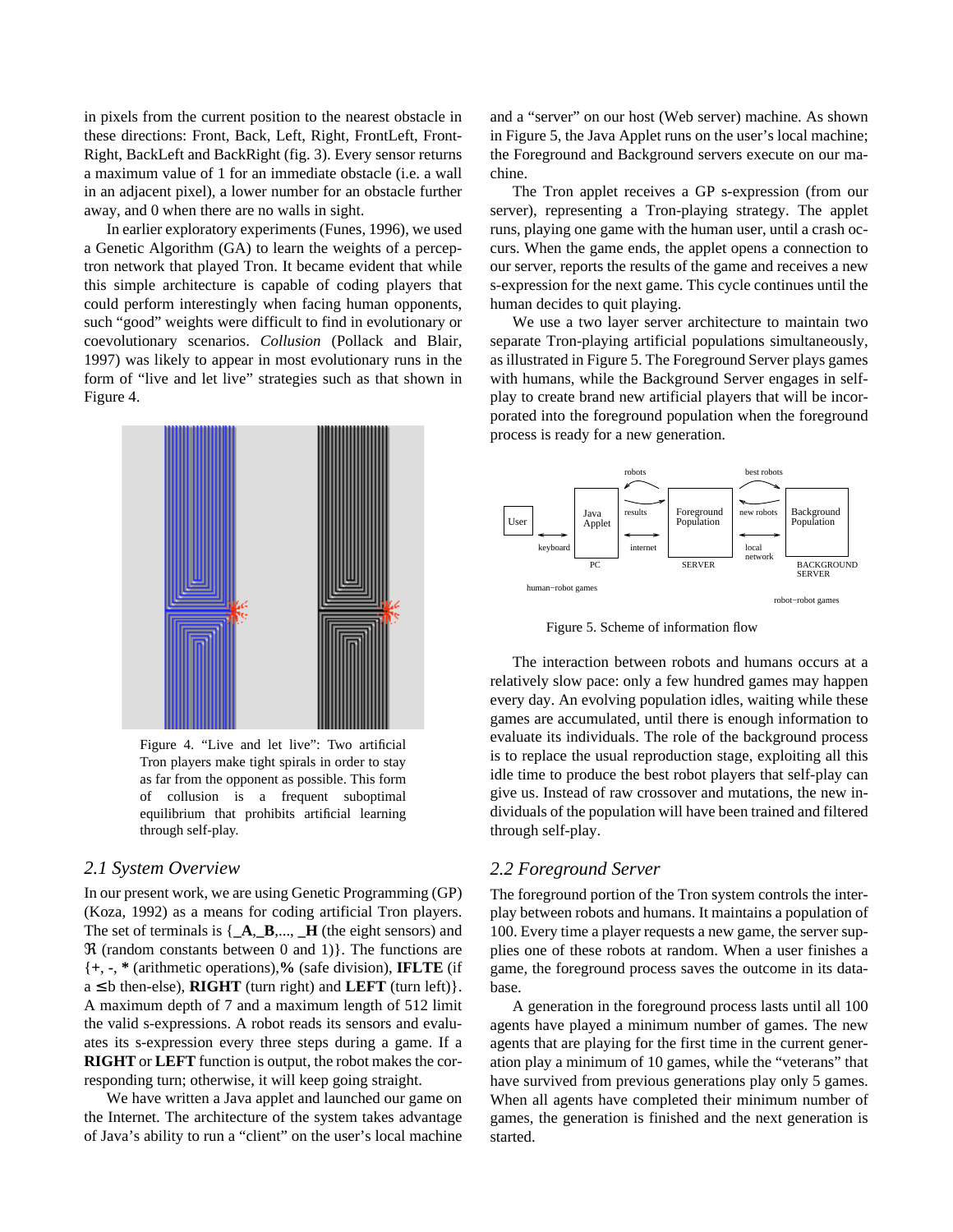To start a new generation, the 100 current agents are sorted by fitness. The worst 10 are eliminated and replaced by 10 fresh ones, supplied by the background process. A new generation begins.

The fitness of robots is a shared fitness measure designed to promote speciation (Beasley *et al.*, 1993; Juillé and Pollack, 1996) by giving points for doing better than average against a human player, and negative points for doing worse than average. For each agent *a,* the fitness is calculated as

$$
F(a) = \sum_{\{h: p(h, a) > 0\}} \left( \frac{l(h, a)}{p(h, a)} - \frac{l(h)}{p(h)} \right) \left( 1 - e^{-\frac{p(h)}{10}} \right) \tag{1}
$$

where  $l(h,a)$  is the number of games lost by each human opponent *h* against  $a$ ;  $p(h,a)$  is the total number of games between the two; l(*h*) is the total games lost by *h*; and p(*h)* is the number of games that *h* has played. The measure is summed across all games played (not just those that belong to the current generation). The exponential factor on the right is a confidence measure that devalues the average scores of those humans that have played only a few games.

An inherent exploitation/exploration bias occurs when we make 10 new robots play 10 times per generation and 90 veteran agents play 5 times each. This means that 18% of the games are played by the rookie agents, who have not been evaluated yet.

#### *2.3 Background Server*

The role of the background process is to supply the foreground process with good artificial players for each new generation, the best that can be produced given the results that have been accumulated. We proceed as follows: every time the foreground population begins a new generation, the background receives the 15 fittest agents from the foreground. This group of 15 agents comprises part of a training set against which a new population of 1000 random agents is generated and evolved. When the foreground process finishes one generation, it receives the 10 best agents that emerge from this procedure, adding them to its own population, and the cycle restarts (Figure 6).

The background process plays all the individuals in its population against the training set of 25 agents. Fitness is evaluated, and the bottom half of the population is replaced by random mating with crossover of the best half. The fitness function is defined as follows:

$$
F_T(a) = \sum_{\{a' \in T: \text{pt}(a, a') > 0\}} \frac{\text{pt}(a, a')}{l(a')}
$$
 (2)

where *T* is the training set,  $pt(a, a') = \{0 \text{ if } a \text{ loses against } a'\}$ , 0.5 if they tie and 1 if  $a$  wins} and  $l(a')$  is the number of games lost by *a'*. Thus we give more points for defeating good players than bad players.

As indicated above, the training set consists of two parts. The first 15 members are fetched from the foreground process. The remaining 10 members of the training set are replaced each generation with a fitness sharing criteria. The new training set *T'* is initialized to the empty set and then new members are added one at a time, choosing the highest according to the following shared fitness function:

$$
F_{T, T'}(a) = \sum_{a' \in T} \frac{pt(a, a')}{(1 + \sum \{pt(a'', a') : a'' \in T'\})}
$$
(3)

This selection function is adapted from (Rosin, 1997) and acts to decrease the relevance of a case that has already been "covered", that is, when there is already a player in the training set that beats it.

When the best players from the foreground population reenter the background as members of the training set, their genotype is isolated: they do not reproduce explicitly. They do so only implicitly as they disfavor players they can beat, and favor players that beat them.



background evolutionary populations.

### **3. Results**

Our server has been operational since September 1997, and as of this writing we have collected the results of over 35,000 (animal vs. animat) games. This is a small amount compared with the number of games played by the background process,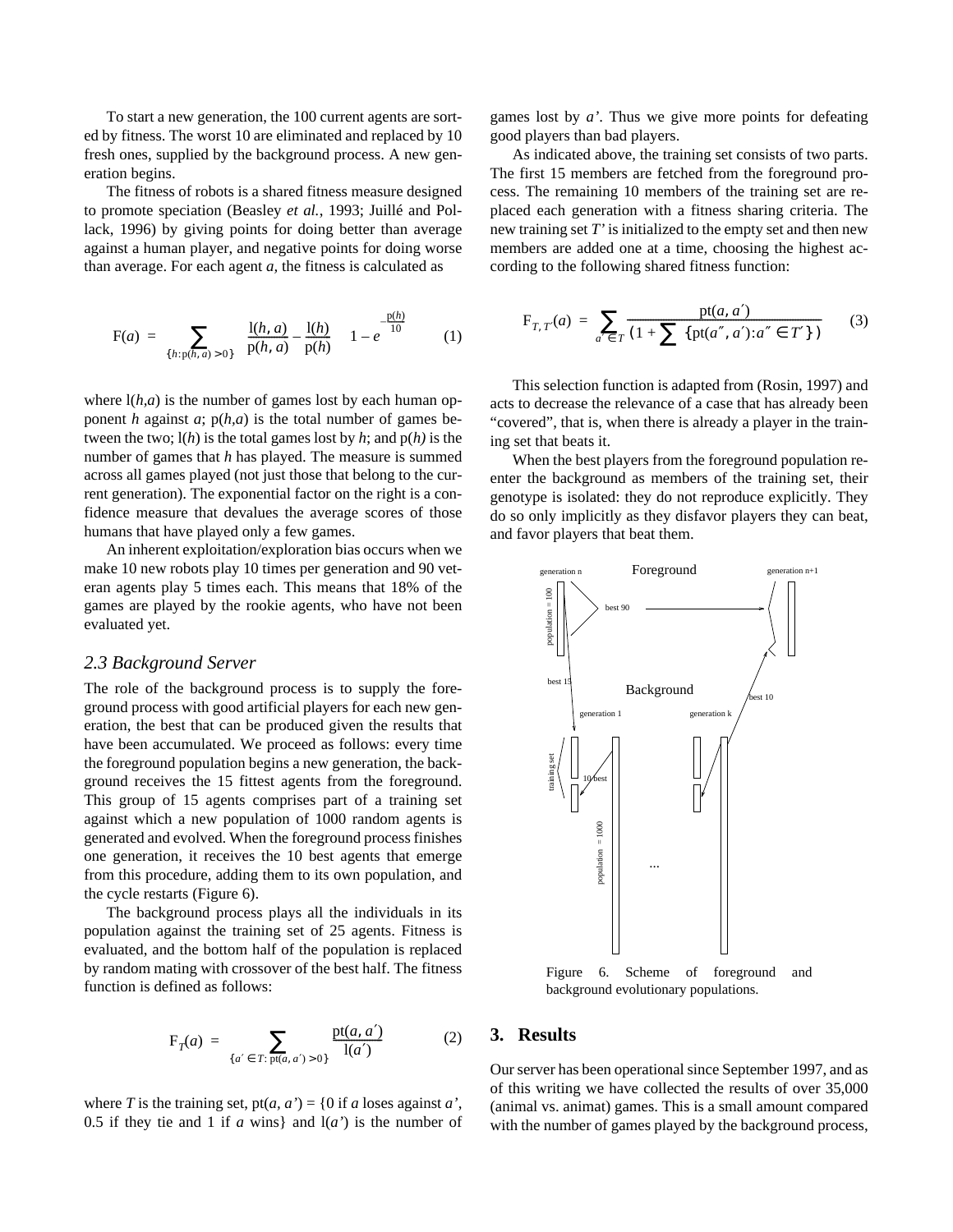which plays 25,000 games per generation, approximately one generation per hour. We are keeping the system running, continuing to make adjustments and experiment with different ideas. The results presented here are based on the first 82 days of data, or 37,295 games.

Our basic performance measure is the *win rate*, that is, the fraction of games that the artificial players have won. The average win rate over the total number of games played is 0.42, meaning that 42% of all games completed have resulted in animat victories.

The graph in fig. 7 uses a sampling rate of 1000 to plot the evolution of the win rate over time. It illustrates two important factors. First, there are oscillations. This is a natural phenomenon in a coevolutionary environment, and occurs here more noticeably since one of the evolving populations consists of randomly selected human players. Each of the 416 individuals sampled here has a different level of expertise<sup>1</sup>, has played a different number of games, and so on<sup>2</sup>.



Figure 7. Evolution of the win rate.

The second important feature is that there is a visible trend toward improvement. The winning rate has gone up roughly from 28% to 55% over the time that the system has been operational.

#### *3.1 Adaptation in humans*

Humans learn very fast, so the Tron animats are chasing a moving target. The graph in Figure 8 illustrates the average human learning rate. A human playing his first game against our robots will have a 73% chance of losing; but by the time he has played 10 games, this expectation will be reduced to

- 1. Another variable factor is the speed of the game in the client machine, which goes down due to the low speed of Java interpreters inside Internet browsers.
- 2. We have called the low peak at 8000 games the "khith anomaly" because it consists mostly of games by the same one person, with login name "khith".

53%. The animats win 67% of the first games, but then only 52% of the second games, etc. By the 10th game, the rate descends to 44%. (We smoothed with a moving average to show the trend over the right side of the graph.)



Figure 8. Averaged learning of human players<sup>3</sup>.

#### *3.2 Adaptation in animats*





It would be desirable to factor out the influence of human

3. Smoothing obtained by convolution with  $e^{i\alpha x}$ , normalized.  $\alpha = 0.25$ . *e*  $-\left(\frac{\ln x}{\alpha}\right)^2$ 

ln*x*

*x*

4. Smoothing obtained by convolution with  $e^{i\omega t}$ , normalized.  $\alpha = 1024$ .  $-\left(\frac{x}{\alpha}\right)^2$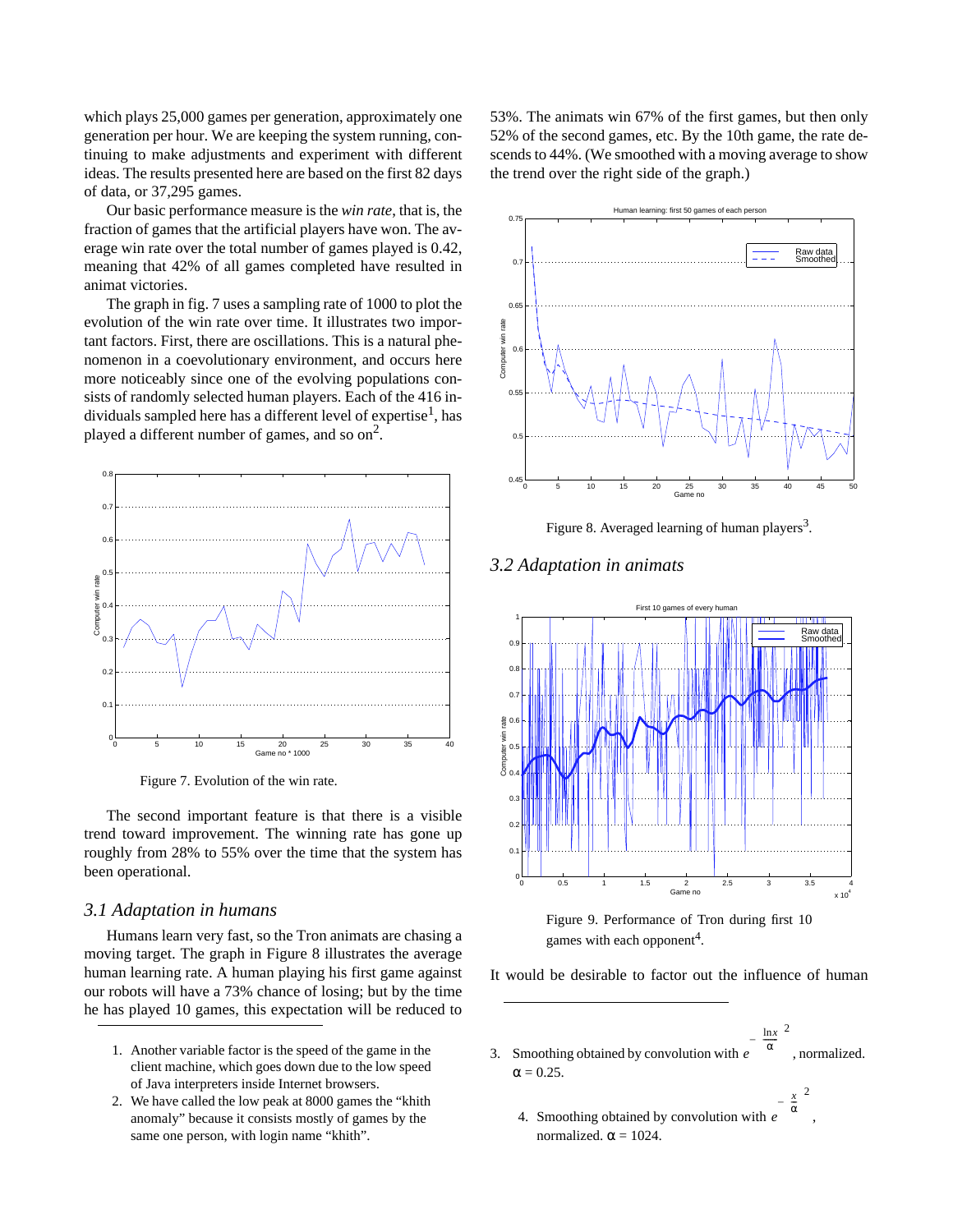learning from the data in fig. 7 in order to visualize the raw improvement of the animats. The technique of sampling suggested by (Cliff and Miller, 1995) cannot be used in this case; it is not possible to play for example 'player *H0001* from December 10th against robot *R230001*' because the human of that day is not available. Instead, we apply an averaging technique. We consider that a 'virgin' user — a human that plays for the first time — is at the same average level of expertise no matter when he plays his first game. Examining only the first 10 games of every person who has played 10 or more games, we obtain the graph shown in Figure 9.

The raw data is very noisy since each point is the score of a single human: some players log into the Tron system for the first time and win their first 10 consecutive games, showing a computer winning ratio of 0. Others lose their first 10 games and end up with a computer winning ratio of 1. Most players perform somewhere in between. But smoothing with a moving average shows a steady trend towards robot improvement. Starting at around 40%, the computer winning ratio has increased to nearly 74%.

| <b>Ranking</b> | <b>Robot</b><br>ID No. | Wins/<br><b>Games</b> | <b>Games</b><br><b>Played</b> |
|----------------|------------------------|-----------------------|-------------------------------|
| 1              | 510006                 | 0.87                  | 63                            |
| $\overline{2}$ | 460003                 | 0.82                  | 94                            |
| 3              | 460008                 | 0.80                  | 94                            |
| $\overline{4}$ | 400010                 | 0.78                  | 132                           |
| 5              | 480001                 | 0.78                  | 85                            |
| 6              | 540004                 | 0.77                  | 52                            |
| 7              | 460002                 | 0.71                  | 94                            |
| 8              | 330003                 | 0.74                  | 167                           |
| 9              | 540006                 | 0.74                  | 54                            |
| 10             | 460007                 | 0.73                  | 91                            |
|                |                        |                       |                               |
| 40             | 100009                 | 0.60                  | 288                           |
|                |                        |                       |                               |
| 100            | 150001                 | 0.45                  | 269                           |

Table 1: Best robots

Using our raw approximate measure (the win ratio), we obtain a score for each robot. But since luck determines the opponents of each artificial player, this ratio will only be an estimation that approaches a true value as the number of games played increases. In Table 1, we have listed the best artificial players, out of those who have played at least 50 games.

The two first digits in an robot's ID number represent the generation where it first appeared in the foreground population. The current 10 best robots belong to generations 51, 46, 40, 48, 54 and 33. Among the most veteran agents there are a few strategies born in generation 10, each with around 300 games played. The worst robot presently alive has a win rate of 0.45. Strategy 100009 is noteworthy as it maintains a steady win rate of 60% after nearly 300 games. The longestlived agent from the original population (generation 1) lasted 334 games before being retired, with a final win rate of 39.5%.

# *3.3 Analysis of sample robots*

Following is the GP s-expression for the current champion, R.510006:

(\* \_H (IFLTE \_A 0.92063 \_H (- (% \_D (- (+ 0.92063 (IFLTE 0.92063 F 0.92063 (LEFT TURN))) (IFLTE (- (IFLTE C \_G (RIGHT\_TURN) (LEFT\_TURN)) (IFLTE (+(LEFT\_TURN) (LEFT\_TURN)) \_G \_F \_G)) \_H (RIGHT\_TURN) \_G))) (RIGHT\_TURN))))

This can be roughly reduced to pseudocode as:

if FRONT < 0.92063 go straight else if 0.92063 >= REAR\_RIGHT turn left else if LEFT < RIGHT turn right else turn left

This robot will always go straight, unless there is an obstacle in front of him closer than 8% of the size of the arena. At this point, he will turn right or left. The use of the rear\_right sensor is confusing, and its is difficult to infer from the code the actual behavior of this expression, as complex variations arise from its interactions with the Tron environment.

When inserted in a Tron arena, this code shows an interesting behavior. It will avoid obstacles, get out of dead ends and do tight turns to maximize space when in a confined space.



Figure 10. Sample games of robot 510006 (black) vs. a human opponent (grey). It quickly beats a novice player (left). It fights against an expert player, making tight turns when confined in a small space (right).

# *3.4 Analysis of Humans*

We are also studying the characteristics of the human population that is playing our Tron. At present, we want to know if our Tron Web site has created an "egosystem", attracting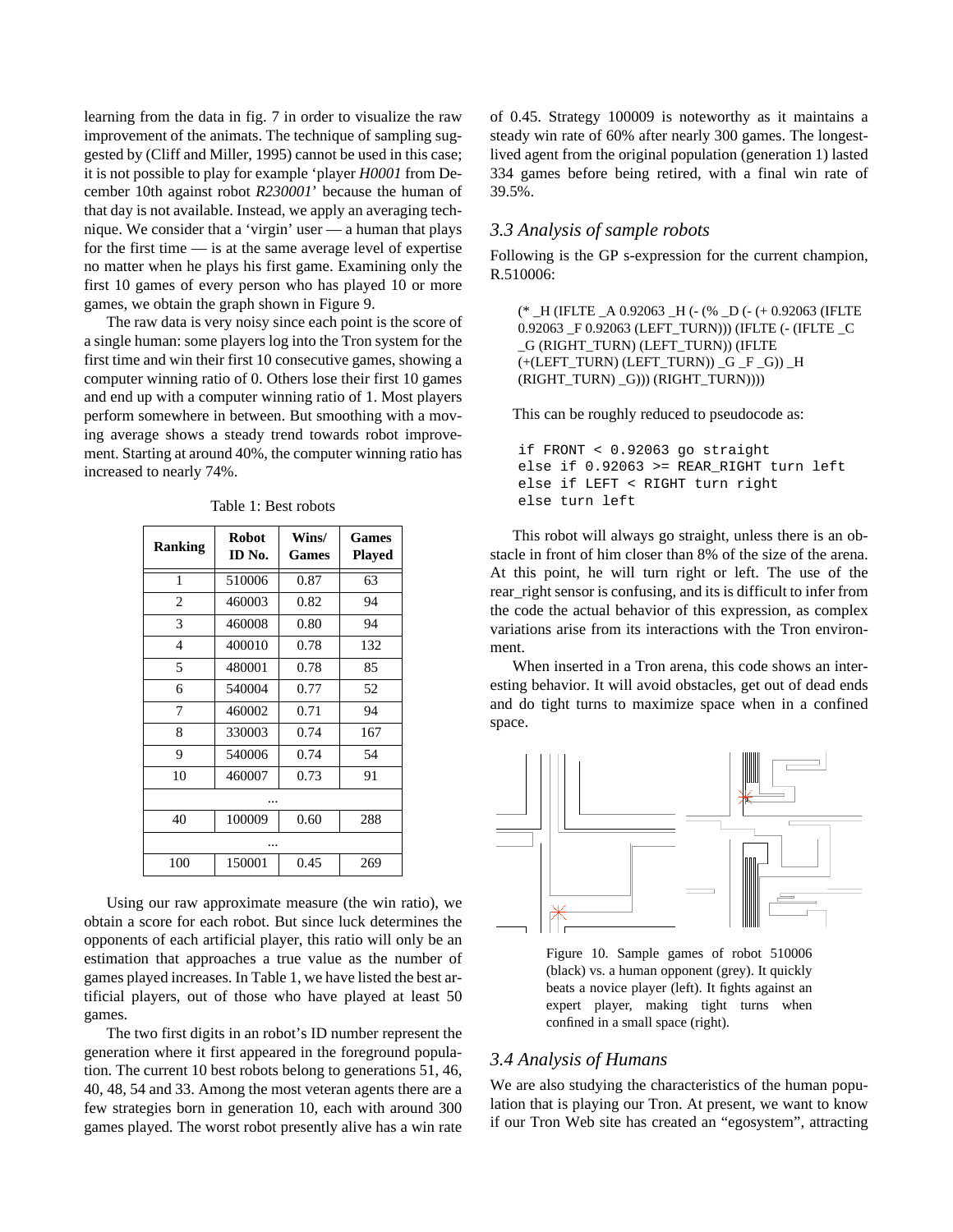Tron fans to our site (as opposed to other Tron sites) and enticing them to keep coming back in order to improve their ranking in our "Hall of Fame".



Figure 11. Longevity of human players (see text).

Figure 11 shows the longevity of human players, highlighting "return" players. Time is plotted along the horizontal axis, for the duration of the data analysis period. The vertical axis represents each individual human player that played any games during the time period shown. Each dot on the graph stands for one or a few consecutive games played (13 games on average).

This graph shows that players who came to the site at the beginning of the experiment are still coming back, since some horizontal lines start in the left edge of the graph and continue (though sporadically) to the right edge. The sporadicism is a positive feature because it means that players go away for a while and periodically come back to check the artificial players that have evolved since the last time and to monitor their ranking in the table of scores.

The continual rise of the left edge of the data points indicates that new players keep coming to the site at a steady pace. The implication here is that there is enough new interest in the site so that our coevolutionary space will continue to thrive.

# **4. Conclusions**

Our experiment has succeeded in establishing an interactive space where animal and animat adaptation happen simultaneously.

Once an ecological niche is created, and by this we mean that a piece of adaptive software like our Tron game succeeds in attracting a collectivity of users, a coevolutionary arms race will occur where human and artificial learning chase each other. We can observe human learning rates by averaging all performances of players at the same levels of experience, and we can observe agent learning rates by looking at their performance over time against new incoming opponents.

The exploration vs. exploitation trade-off is linked to the problem of creating a niche. On one hand we want to offer users our best level of performance, but on the other we need to take risks with untested versions. We address this problem in two ways. First, we set our parameters so that only 18% of the games are played by rookies. Second, we exploit the slow pace of human interactions, evolving new robots in the background, so that our novice robots will be as good as possible.

Regarding the algorithmic setup, several details were chosen arbitrarily. The way the background population is reset every time the front end completes a generation is questionable, and other approaches may be better, such as not resetting it at all, or doing so when the dynamics of its own evolutionary process indicate. Genetic isolation between front and back end populations is an arguable factor, since it prevents new players from capitalizing on older genotypes.

The issue of diversity is a central point throughout our coevolutionary setup that needs to be emphasized. Shared fitness functions stimulate diversity by promoting original candidates in every new generation. Resetting the background population and genetic isolation are also promoting diversity, creating new solutions from scratch in each cycle. Diversity and speciation are key in addressing the problem of transfer, or lack of generalization, by widening the spectrum of solutions produced by an introspective learner that needs strategies to cope with a wider environment than the one defined by a limited fitness function that describes only a few points of a larger problem.

The shared fitness function of robots vs. humans (eq. 1) addresses the problem of diversity of levels of expertise among the user population, but also attempts to prevent cooperative phenomena at this level, as robots are given points not for winning or losing, only for doing better or worse than the average of the other robots. The factor of human adaptation has not been accounted for in this function, and future versions should try to adjust accordingly, perhaps using an exponential decay factor.

As perceived by each individual user, our virtual Tron is playing differently every time, since we randomly switch Tron programs for each individual game. Simultaneously, the overall level of play is going up over time. This heterogenous behavior is part of the success; when we say that a certain robot is winning 87% of its games, this is a valid indicator of its level of play *given the collective behavior of all other robots*. If we were to send the same identical robot over and over, humans would quickly learn strategies against it, and the system as a whole would be boring.

There are severe representational limitations to our Tron agents due to their limited sensory perception. Whereas humans observe the entire state of the game in every screenshot, robots only "see" the nearest object in eight fixed directions.